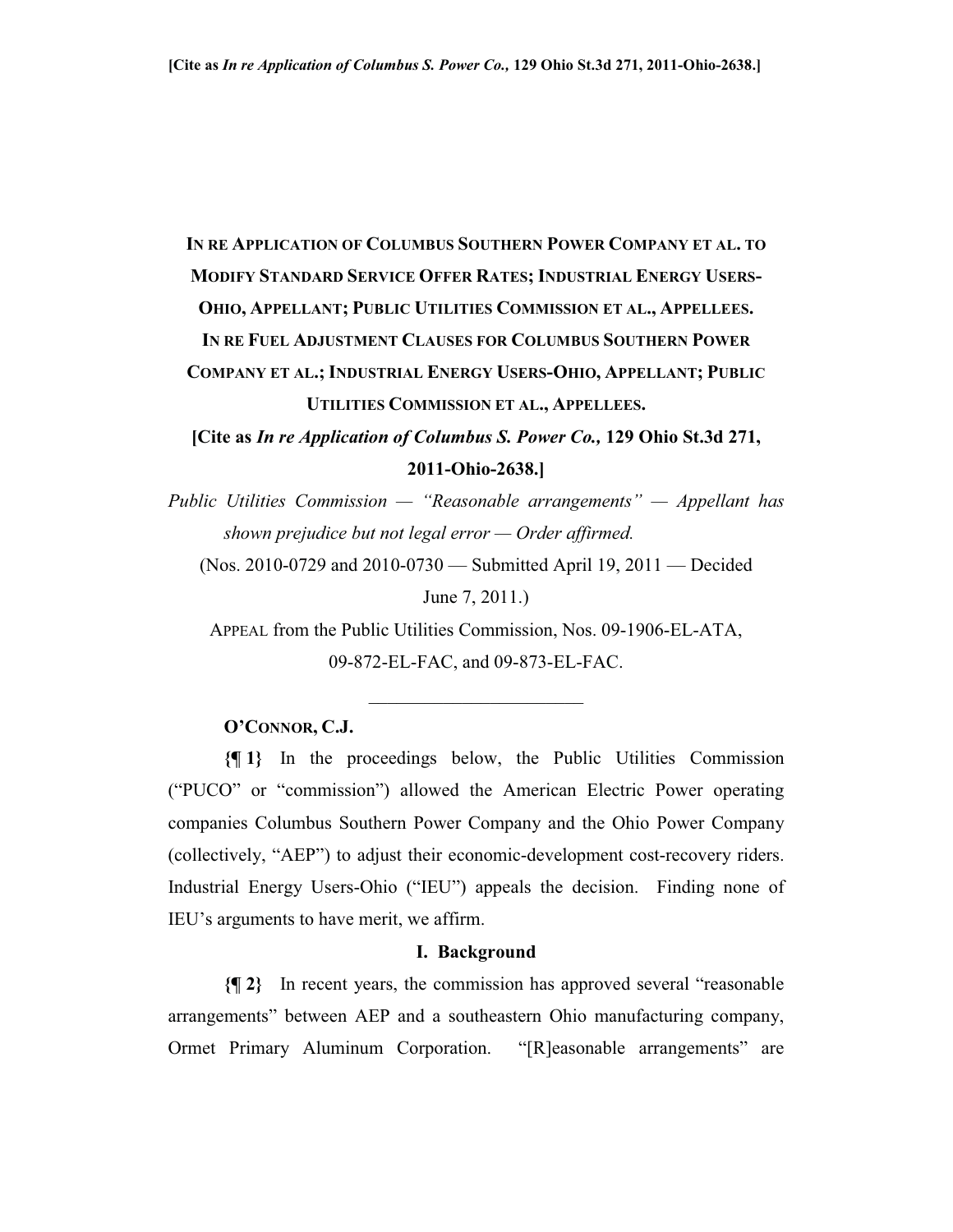permitted under R.C. 4905.31 if filed with and approved by the commission. R.C. 4905.31(E). In this case, the term refers to individually tailored, discounted rate schedules. An earlier arrangement involving AEP and Ormet ended on December 31, 2008. A later arrangement began in  $2009$ .<sup>1</sup> Filling the gap between these two is the arrangement at issue in this case—we will call it the "interim arrangement."

**{¶ 3}** Under all three arrangements, Ormet received discounted rates. Discounted rates lead to what is known as "delta revenue"—the difference between what AEP would have collected from Ormet under its tariffs and what it actually collected, given the discount. Ohio Adm.Code 4901:1-38-01(C). When the commission approved the interim arrangement, it noted that AEP would keep track of its delta revenues, but the commission did not approve their recovery.

**{¶ 4}** AEP sought recovery of the interim delta revenues in the proceedings below. IEU intervened and opposed AEP's request, but the commission approved it on January 7, 2010. IEU sought rehearing, which the commission denied.

**{¶ 5}** IEU appealed the order under two case numbers and filed a motion to consolidate the two appeals, which we granted. AEP intervened in both cases on the side of the commission.

#### **II. Discussion**

**{¶ 6}** IEU raises three propositions of law. None have merit. *A. IEU's First Two Propositions of Law Have Been* 

*Resolved by a Prior Decision*

**{¶ 7}** IEU's first two propositions of law are identical to those that IEU raised in case No. 2009-2022, *In re Application of Columbus S. Power Co*., 128 Ohio St.3d 512, 2011-Ohio-1788, 947 N.E.2d 655. After submitting this case on the briefs, IEU filed a motion to dismiss its first two propositions of law because

<sup>1.</sup> This arrangement is addressed in *In re Application of Ormet Primary Aluminum Corp.,* 129 Ohio St.3d 9, 2011-Ohio-2377, 949 N.E.2d 991.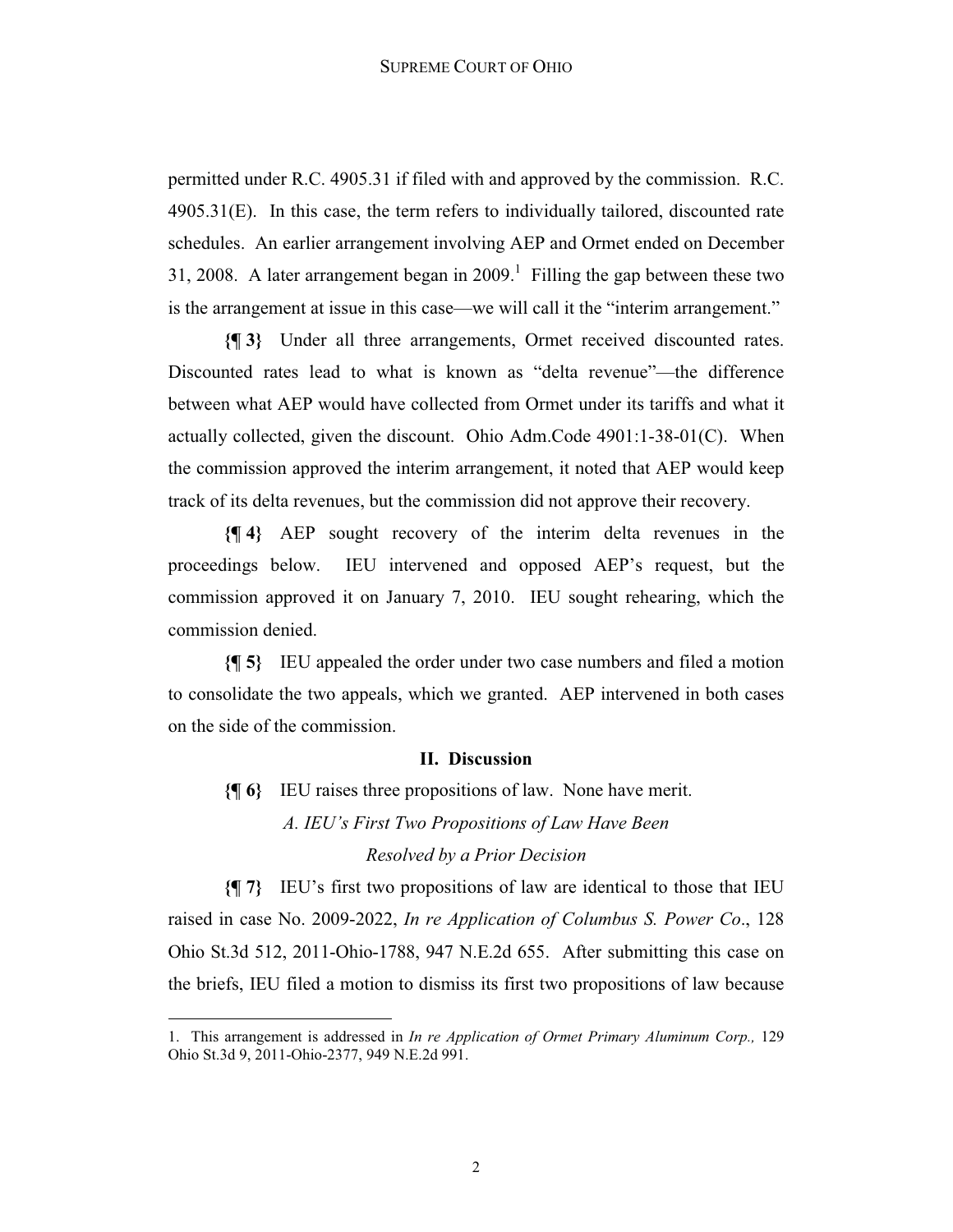we rejected those propositions in the earlier case. See id. at ¶ 36–49. We grant IEU's motion and dismiss the first two propositions of law.

## *B. Although IEU Has Been Prejudiced by the Order, It Has Not Demonstrated Reversible Error*

**{¶ 8}** In its third proposition of law, IEU argues that the commission erred by allowing AEP to collect delta revenues arising from an interim arrangement with Ormet. IEU asserts that the commission approved the rate increase "without any process or review of the lawfulness or reasonableness of the interim Ormet reasonable arrangement deferrals." Neither the commission nor AEP disputes IEU's assertion that the commission has not reviewed the reasonableness of the challenged rate increase. Indeed, they make no argument on the merits, instead arguing solely that IEU has not been prejudiced.

**{¶ 9}** Before reviewing the merits of IEU's claim, we consider whether IEU has been prejudiced.

### 1. The Order Prejudiced IEU

**{¶ 10}** According to the appellees, even if the commission had approved unreasonable rates, "future rates will be adjusted to make [the affected] customers whole." IEU responds that the appellees "ignore the immediate harm and prejudice experienced by [certain] customers by paying these higher rates," as well as the fact that there would be a delay in review, "possibly for years after the rates were paid."

**{¶ 11}** IEU has the better end of the prejudice dispute. The commission acknowledges that because of the order, some "customers do pay slightly more today than they would have." Thus, it is uncontested that some of IEU's members are presently paying higher rates as a result of the order. That harm is immediate and concrete, and the direct, financial injury could well cause further consequential harm. For example, less money now means lost opportunities to use that money later, and these lost investment opportunities could result in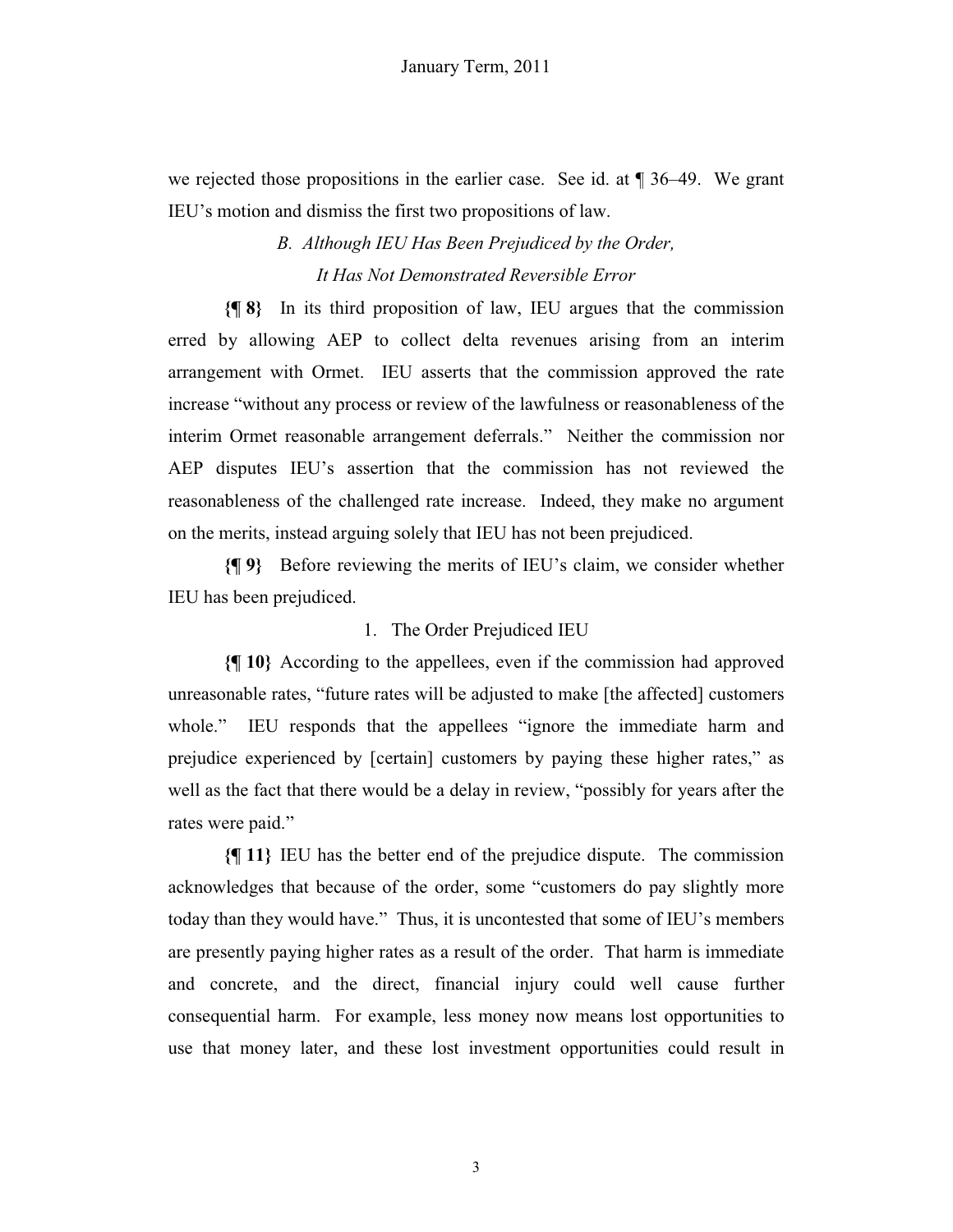further financial loss. Reduced cash flows could also have indirect business consequences—such as requiring additional borrowing, payroll reductions, or other unwanted actions. Thus, to cure all prejudice if present rates are eventually judged too high, the commission must not only restore lost dollars to customers, but also provide appropriate compensation for any consequential harms. All this assumes that the customers, who have already paid the increased rate, remain on the system to enjoy any curative credits.

**{¶ 12}** IEU has demonstrated prejudice, as it must, *Indus. Energy Consumers v. Pub. Util. Comm.* (1992), 63 Ohio St.3d 551, 553, 589 N.E.2d 1289, while the claims of no prejudice depend on numerous contingencies. Though it is possible that all present harms will eventually be cured, the harm is present and concrete, and the alleged cure is speculative. Therefore, we will not dispose of this case for lack of prejudice.

2. On the Merits, IEU Has Not Demonstrated that the Order Was Unreasonable

**{¶ 13}** Nevertheless, although IEU has shown prejudice, it has not demonstrated reversible error.

**{¶ 14}** The critical problem is that IEU simply has not presented a reasoned theory of legal error. It does not even *cite* a single legal authority in this section of its brief, much less present an argument that a legal authority applies on these facts and was violated. This alone is grounds to reject its claim. See, e.g., *Util. Serv. Partners, Inc. v. Pub. Util. Comm.*, 124 Ohio St.3d 284, 2009-Ohio-6764, 921 N.E.2d 1038, ¶ 53 (rejecting proposition when "[n]o argument is supplied regarding whether the relevant case law, applied to the facts of this case, justifies a decision in [appellant's] favor"); 128 Ohio St.3d 512, 2011-Ohio-1788, 947 N.E.2d 655, ¶ 56–57 (rejecting argument on the basis that appellant did not "even purport to cite a specific legal authority that prohibit[ed]" the complainedof action).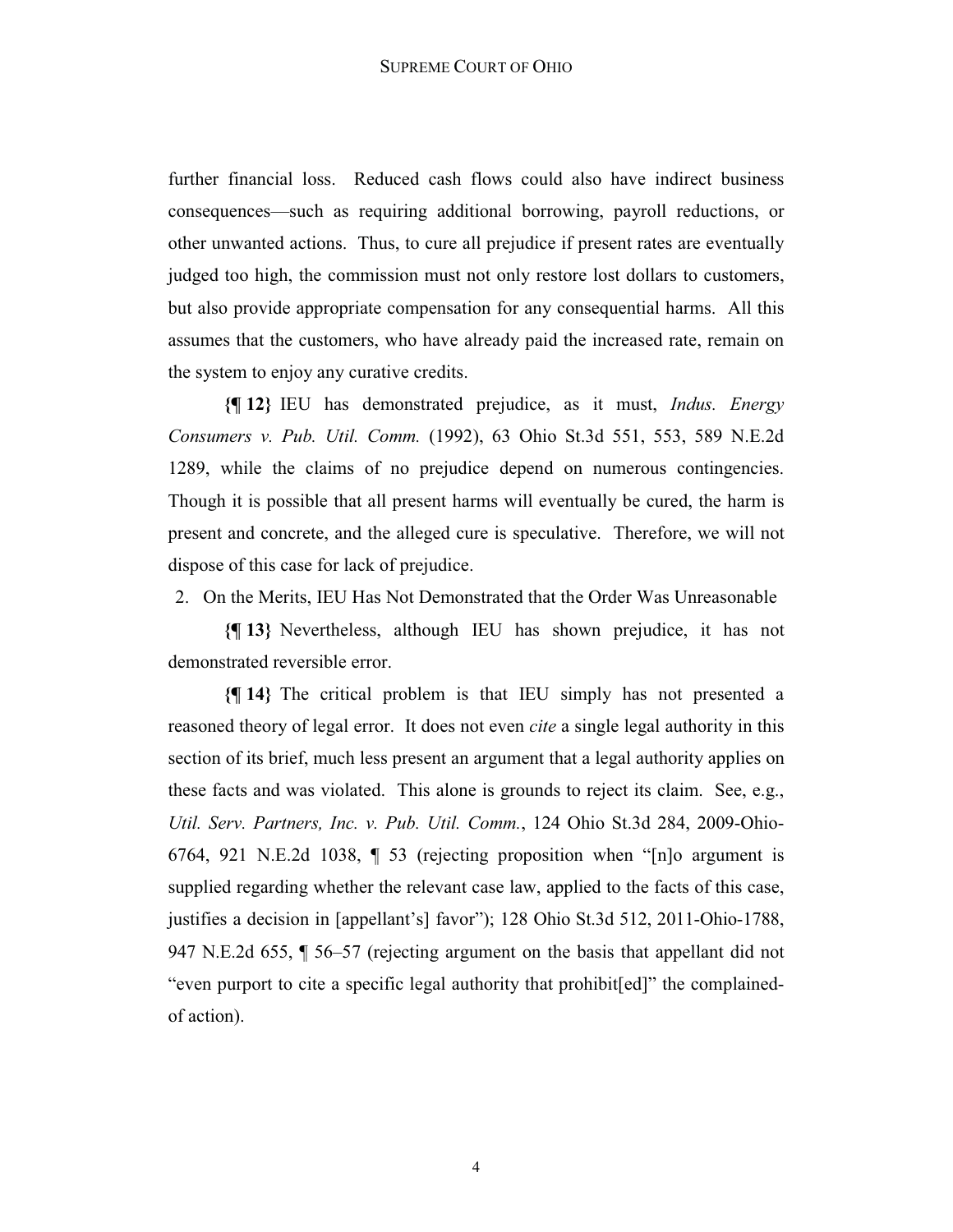**{¶ 15}** IEU does use the word "unreasonable" to describe the order—but simply asserting that a decision is unreasonable is not enough. See, e.g., id. at  $\P$ 57 ("Conclusory assertions that the commission 'cannot' do something fall well short of demonstrating reversible error"). IEU does not go on to provide a persuasive explanation of why or how the order fails to accord with reason. Nor does it explain which statute requires reasonableness, or what that standard entails, or how the order fails to abide by that standard.

**{¶ 16}** IEU also points out that the commission had suggested in other cases that additional proceedings were necessary. Again, however, IEU does not explain how the law is being violated. In any event, the commission asserts that the "additional proceedings" are in fact taking place in another docket, and IEU does not explain why these proceedings are insufficient.

**{¶ 17}** IEU has done little more than register its disagreement with the commission's approach. That is not enough to justify reversal. We presume that orders are reasonable; it falls to the appellant to upset that presumption. See *Columbus v. Pub. Util. Comm.* (1959), 170 Ohio St. 105, 10 O.O.2d 4, 163 N.E.2d 167, paragraph two of the syllabus. IEU has not carried that burden here.

3. We Do Not Decide the Legality of the Commission's Approach

**{¶ 18}** Frankly, we find it questionable whether the law permits the commission to increase rates without first reviewing the reasonableness and lawfulness of the rates themselves. But we also presume orders to be reasonable, and IEU must upset that presumption; it is not the other way around. See id.; see also *E. Ohio Gas Co. v. Pub. Util. Comm.* (1940), 137 Ohio St. 225, 249, 18 O.O. 10, 28 N.E.2d 599.

**{¶ 19}** While there may be exceptions, it is not generally the proper role of this court to develop a party's arguments. See, e.g., *Sizemore v. Smith* (1983), 6 Ohio St.3d 330, 333, 6 OBR 387, 453 N.E.2d 632, fn. 2; see also *Henderson v. Shinseki* (2011), \_\_ U.S. \_\_, 131 S.Ct. 1197, 1202, 179 L.Ed.2d 159 ("Courts do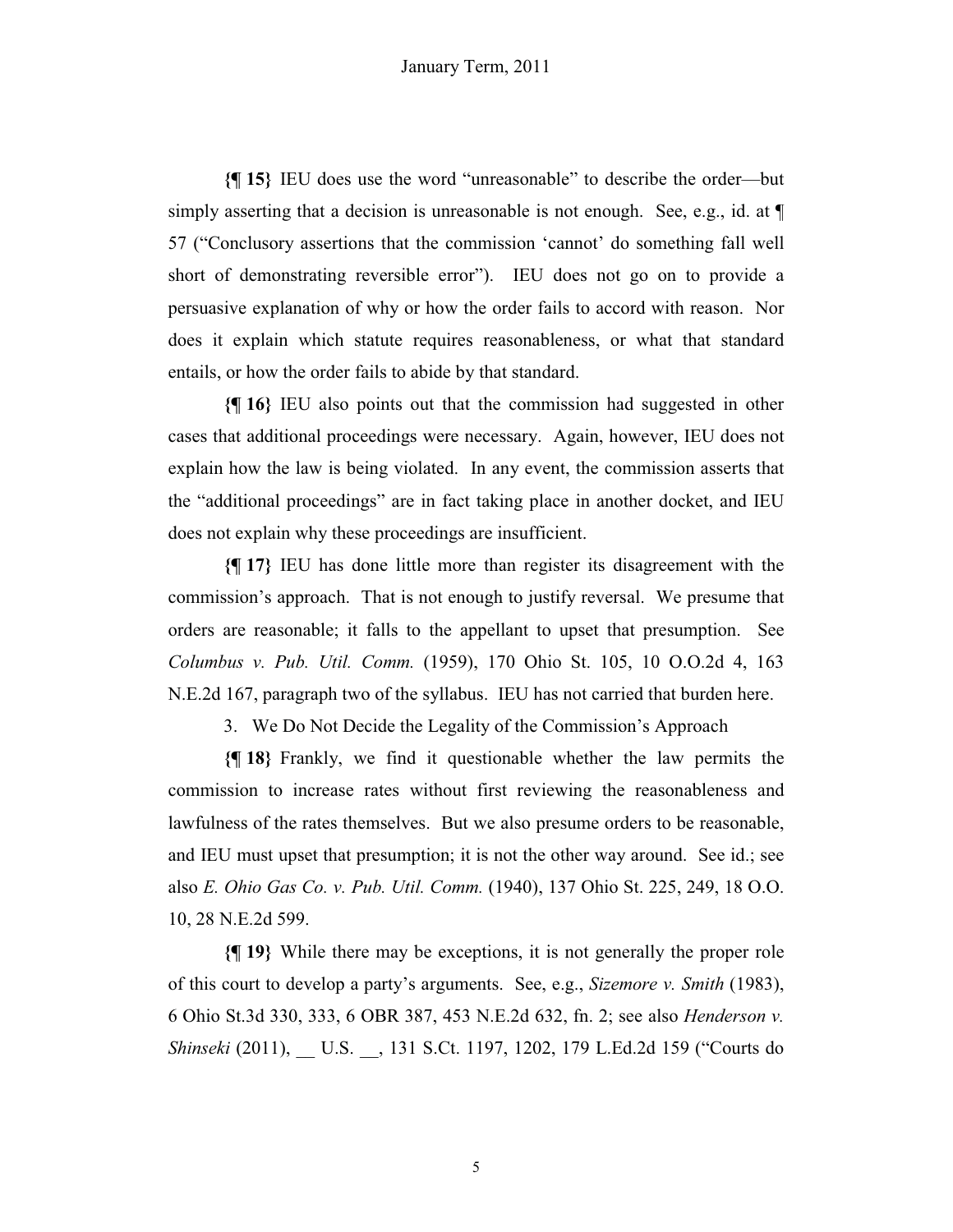not usually raise \* \* \* arguments on their own"). On the contrary, the failure to present an argument usually constitutes waiver of that argument, and this general rule is only heightened in appeals governed by R.C. 4903.10, which jurisdictionally bars us from considering arguments not raised before the commission on rehearing ("No party shall in any court urge or rely on any ground for reversal, vacation, or modification not so set forth in the application [for rehearing]"). See *Ohio Consumers' Counsel v. Pub. Util. Comm.*, 127 Ohio St.3d 524, 2010-Ohio- 6239, 941 N.E.2d 757, ¶ 23. Finally, as a matter of basic fairness, IEU's failure to identify a legal problem with the commission's approach deprived the commission of an informed opportunity to set things right. See, e.g., *Parma v. Pub. Util. Comm.* (1999), 86 Ohio St.3d 144, 148, 712 N.E.2d 724 ("we do not accept \* \* \* objections" when appellant has "deprived the commission of an opportunity to redress any injury or prejudice that may have occurred").

**{¶ 20}** Accordingly, we affirm because IEU has failed to meet its burden to identify a legal problem with the commission's order. To be clear, however, our decision does not endorse or ratify the commission's approach. Nor do we hold that the commission's approach below was reasonable and lawful.

#### **III. Conclusion**

**{¶ 21}** Because of IEU's failure to meet its burden, we must affirm, although the commission does not derive the precedential benefit from this court's decision. We hold simply that IEU has given us no reason to reverse. For the foregoing reasons, we affirm.

Order affirmed.

PFEIFER, LUNDBERG STRATTON, O'DONNELL, LANZINGER, CUPP, and MCGEE BROWN, JJ., concur.

 $\overline{\phantom{a}}$  , and the set of the set of the set of the set of the set of the set of the set of the set of the set of the set of the set of the set of the set of the set of the set of the set of the set of the set of the s

McNees, Wallace & Nurick, L.L.C., Samuel C. Randazzo, and Joseph E. Oliker, for appellant.

6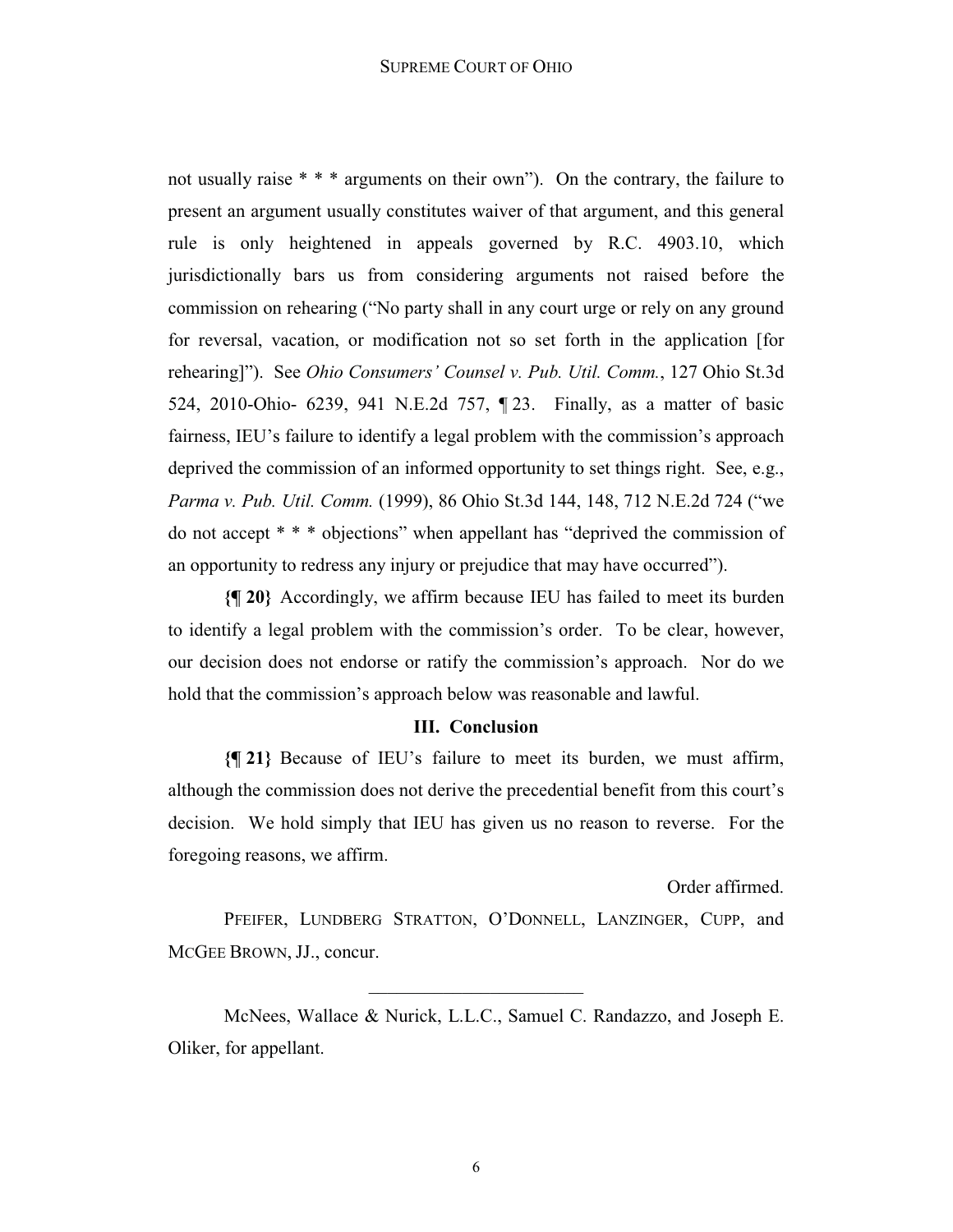Michael DeWine, Attorney General, and Thomas G. Lindgren, William L. Wright, and Thomas W. McNamee, Assistant Attorneys General, for appellee, Public Utilities Commission of Ohio.

Steven T. Nourse and Matthew J. Satterwhite, for intervening appellees, Columbus Southern Power Company and Ohio Power Company.

 $\overline{\phantom{a}}$  , which is a set of the set of the set of the set of the set of the set of the set of the set of the set of the set of the set of the set of the set of the set of the set of the set of the set of the set of th